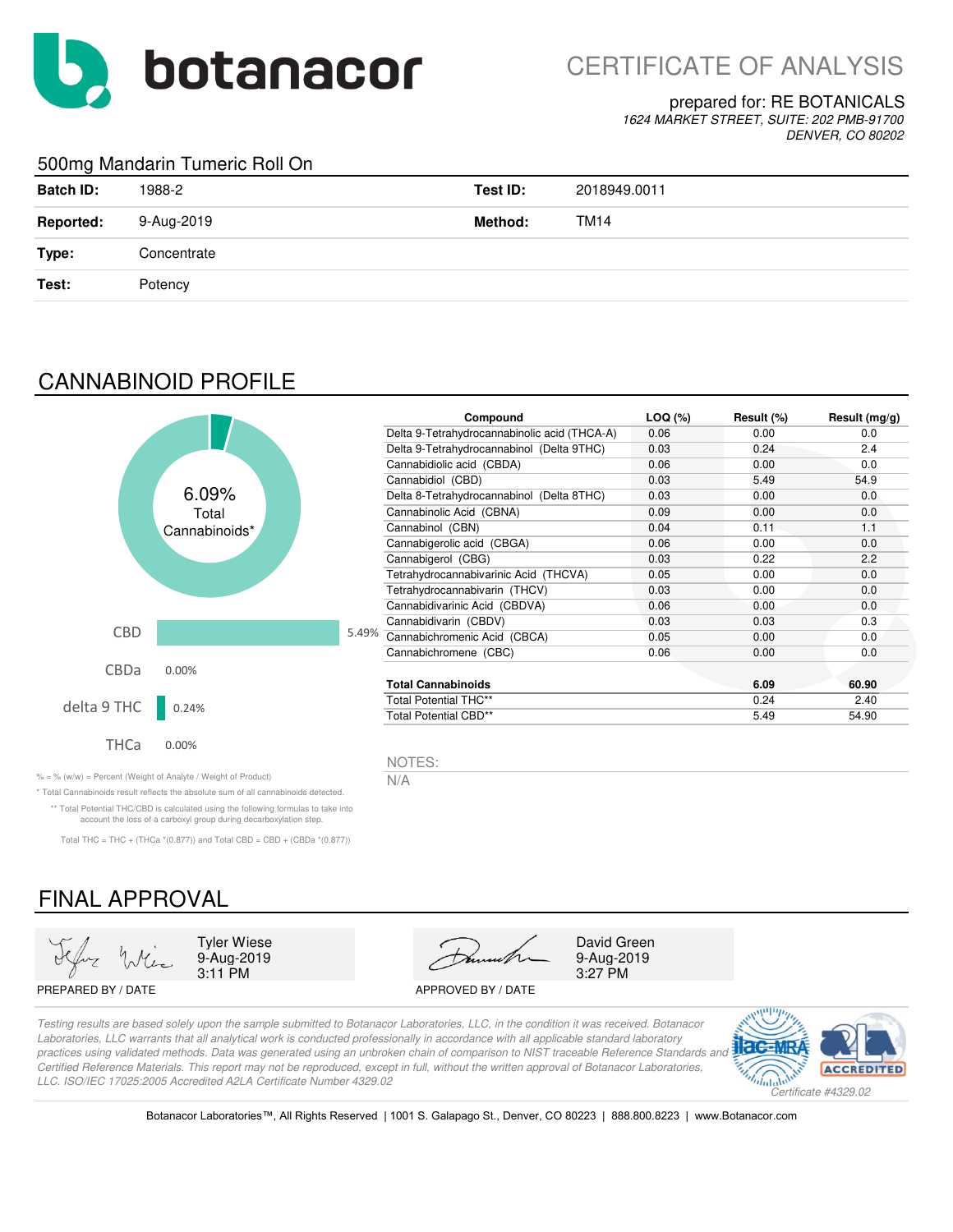

# CERTIFICATE OF ANALYSIS

### prepared for: RE BOTANICALS

*1624 MARKET STREET, SUITE: 202 PMB-91700 DENVER, CO 80202*

## 500mg Mandarin Turmeric Roll On

| <b>Batch ID:</b> | 1988-2                        | Test ID: | 3593290.047                            |
|------------------|-------------------------------|----------|----------------------------------------|
| <b>Reported:</b> | 12-Aug-2019                   | Method:  | Concentrate - Test Methods: TM05, TM06 |
| Type:            | Concentrate                   |          |                                        |
| Test:            | <b>Microbial Contaminants</b> |          |                                        |
|                  |                               |          |                                        |

## MICROBIAL CONTAMINANTS

| Contaminant                    | Result (CFU/g)* |
|--------------------------------|-----------------|
| <b>Total Aerobic Count**</b>   | None Detected   |
| <b>Total Coliforms**</b>       | None Detected   |
| <b>Total Yeast and Molds**</b> | None Detected   |
| E. coli                        | None Detected   |
| <b>Salmonella</b>              | None Detected   |

*\* CFU/g = Colony Forming Unit per Gram*

*\*\* Values recorded in scientific notation, a common microbial practice of expressing numbers that are too large to be conveniently written in decimal form.*

*Examples: 10^2 = 100 CFU 10^3 = 1,000 CFU 10^4 = 10,000 CFU 10^5 = 100,000 CFU*

NOTES:

Free from visual mold, mildew, and foreign matter TYM: None Detected Total Aerobic: None Detected Coliforms: None Detected

## FINAL APPROVAL

| Jamit Pom          | Jamie Bunker<br>12-Aug-2019<br>$3:01$ PM | Summent            | David Green<br>12-Aug-2019<br>3:07 PM |
|--------------------|------------------------------------------|--------------------|---------------------------------------|
| PREPARED BY / DATE |                                          | APPROVED BY / DATE |                                       |

*Testing results are based solely upon the sample submitted to Botanacor Services, LLC, in the condition it was received. Botanacor Services, LLC warrants that all analytical work is conducted professionally in accordance with all applicable standard laboratory practices using validated methods. Data was generated using an unbroken chain of comparison to NIST traceable Reference Standards and Certified Reference Materials. This report may not be reproduced, except in full, without the written approval of Botanacor Services, LLC.*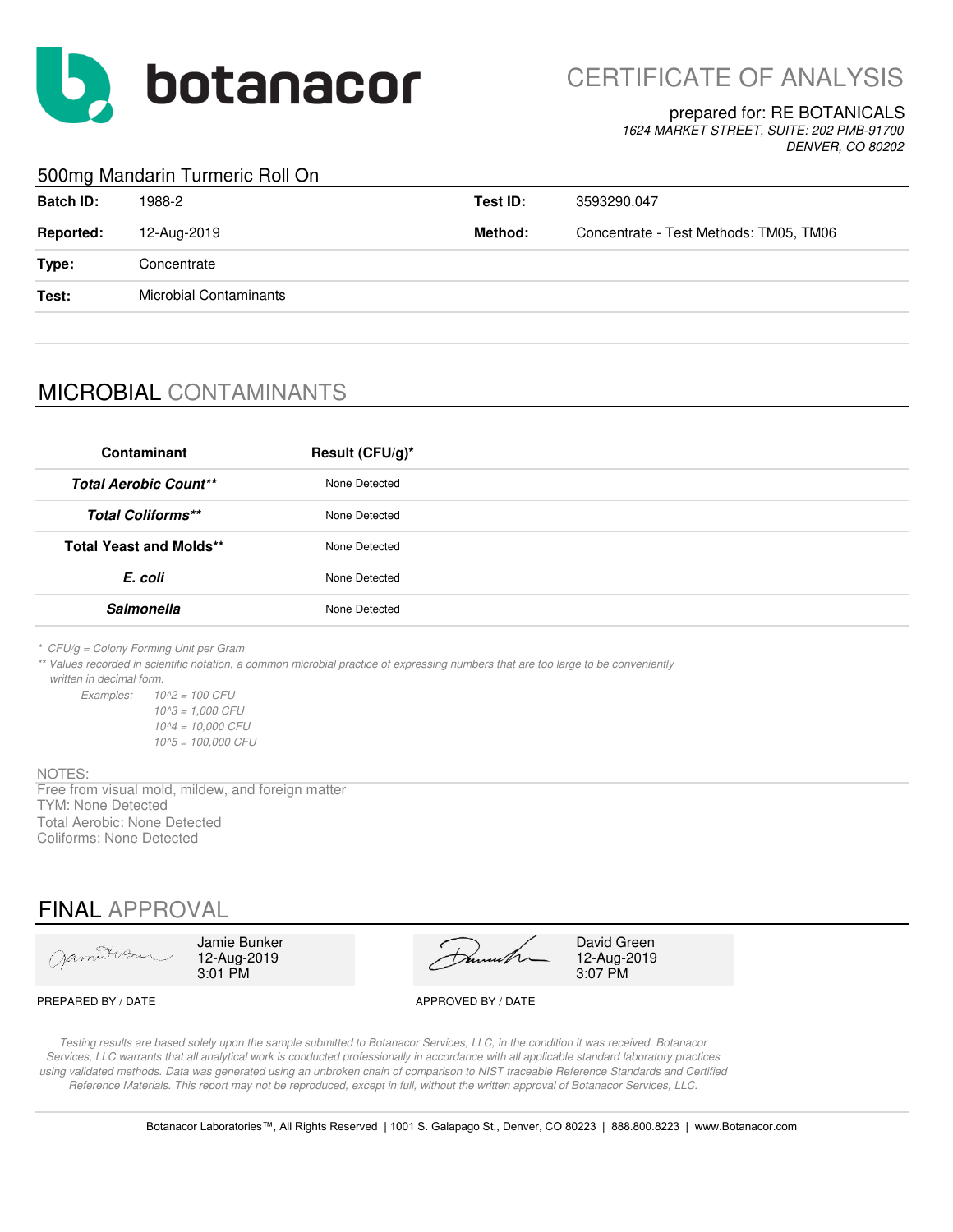

## prepared for: RE BOTANICALS

*1624 MARKET STREET, SUITE: 202 PMB-91700 DENVER, CO 80202*

## 500MG MANDARIN TUMERIC ROLL ON

| <b>Batch ID:</b> | 1988-2                   | Test ID: | 6094602.025 |
|------------------|--------------------------|----------|-------------|
| <b>Reported:</b> | 9-Aug-2019               | Method:  | TM04        |
| Type:            | Concentrate              |          |             |
| Test:            | <b>Residual Solvents</b> |          |             |
|                  |                          |          |             |

## RESIDUAL SOLVENTS

| Solvent                                 | <b>Reportable Range (ppm)</b> | Result (ppm) |
|-----------------------------------------|-------------------------------|--------------|
| Propane                                 | $100 - 2000$                  | $\pmb{0}$    |
| <b>Butanes</b><br>(Isobutane, n-Butane) | $100 - 2000$                  | $\pmb{0}$    |
| Pentane                                 | $100 - 2000$                  | $\pmb{0}$    |
| Ethanol                                 | $100 - 2000$                  | $\pmb{0}$    |
| Acetone                                 | $100 - 2000$                  | $\pmb{0}$    |
| <b>Isopropyl Alcohol</b>                | $100 - 2000$                  | $\pmb{0}$    |
| Hexane                                  | $6 - 120$                     | $\mathbf 0$  |
| <b>Benzene</b>                          | $0.2 - 4$                     | 0.0          |
| <b>Heptanes</b>                         | $100 - 2000$                  | $\mathbf 0$  |
| <b>Toluene</b>                          | 18 - 360                      | $\mathbf 0$  |
| <b>Xylenes</b><br>$(m, p, o$ -Xylenes)  | 43 - 860                      | $\pmb{0}$    |

#### NOTES:

Free from visual mold, mildew, and foreign matter.

FINAL APPROVAL Sam Smith David Green 9-Aug-2019 Samantha Small 9-Aug-2019 1:05 PM 2:08 PMPREPARED BY / DATE APPROVED BY / DATE

*Testing results are based solely upon the sample submitted to Botanacor Laboratories, LLC, in the condition it was received. Botanacor Laboratories, LLC warrants that all analytical work is conducted professionally in accordance with all applicable standard laboratory practices using validated methods. Data was generated using an unbroken chain of comparison to NIST traceable Reference Standards and Certified Reference Materials. This report may not be reproduced, except in full, without the written approval of Botanacor Laboratories, LLC. ISO/IEC 17025:2005 Accredited A2LA Certificate Number 4329.02*



Botanacor Laboratories™, All Rights Reserved | 1001 S. Galapago St., Denver, CO 80223 | 888.800.8223 | www.Botanacor.com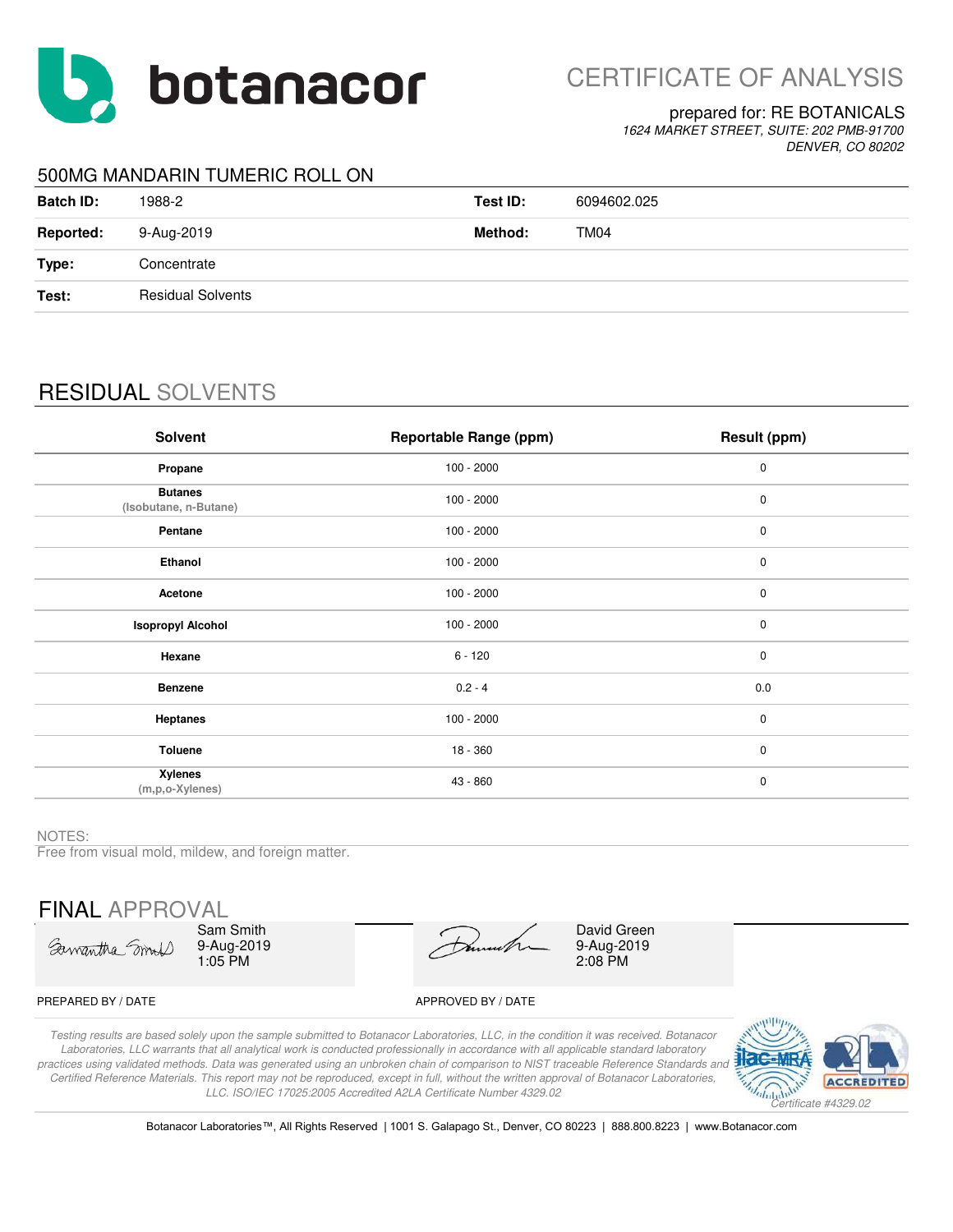

# RE BOTANICALS, INC.

| <b>Sample Name:</b>              | <b>RBO M.T. 500</b>                                      | <b>Eurofins Sample:</b>  | 8764369                       |
|----------------------------------|----------------------------------------------------------|--------------------------|-------------------------------|
| <b>Project ID</b>                | RE_BOTANIC-20190826-0009                                 | <b>Receipt Date</b>      | 23-Aug-2019                   |
| <b>PO Number</b>                 | <b>CVD</b>                                               | <b>Receipt Condition</b> | Ambient temperature           |
| <b>Lot Number</b>                | 1988-2                                                   | <b>Login Date</b>        | 26-Aug-2019                   |
| <b>Sample Serving Size</b>       |                                                          | <b>Date Started</b>      | 26-Aug-2019                   |
| <b>Analysis</b>                  |                                                          |                          | <b>Result</b>                 |
| <b>Metals Analysis by ICP-MS</b> |                                                          |                          |                               |
| Arsenic                          |                                                          |                          | <0.0699 ppm                   |
| Cadmium                          |                                                          |                          | <0.0175 ppm                   |
| Lead                             |                                                          |                          | <0.0175 ppm                   |
| Mercury                          |                                                          |                          | <0.00874 ppm                  |
|                                  | Multi-Residue Analysis for hemp products - 60+ compounds |                          |                               |
|                                  | Matrix Type - To Determine Limit of Quantification (LOQ) |                          | <b>High-Fat Food Matrices</b> |
| Abamectin                        |                                                          |                          | <0.05 mg/kg                   |
| Aldicarb                         |                                                          |                          | <0.05 mg/kg                   |
| Aldicarb sulfone (Aldoxycarb)    |                                                          |                          | <0.05 mg/kg                   |
| Aldicarb sulfoxide               |                                                          |                          | <0.05 mg/kg                   |
| Azoxystrobin                     |                                                          |                          | <0.05 mg/kg                   |
| <b>Bifenazate</b>                |                                                          |                          | <0.05 mg/kg                   |
| <b>Bifenthrin</b>                |                                                          |                          | <0.05 mg/kg                   |
| Carbaryl                         |                                                          |                          | <0.05 mg/kg                   |
| Carbofuran                       |                                                          |                          | <0.05 mg/kg                   |
| Carbofuran-3-hydroxy-            |                                                          |                          | <0.05 mg/kg                   |
| Chlorantraniliprole              |                                                          |                          | <0.05 mg/kg                   |
| Chlordane, cis-                  |                                                          |                          | <0.05 mg/kg                   |
| Chlordane, trans-                |                                                          |                          | <0.05 mg/kg                   |
| Chlorfenapyr                     |                                                          |                          | <0.05 mg/kg                   |
| Chlorpyrifos                     |                                                          |                          | <0.05 mg/kg                   |
| Coumaphos                        |                                                          |                          | <0.05 mg/kg                   |
| Cyfluthrin                       |                                                          |                          | <0.05 mg/kg                   |
| Cypermethrin                     |                                                          |                          | <0.05 mg/kg                   |
|                                  | Cyproconazole (2 diastereoisomers)                       |                          | <0.05 mg/kg                   |
| Cyprodinil                       |                                                          |                          | <0.05 mg/kg                   |
| <b>Dichlorvos</b>                |                                                          |                          | <0.05 mg/kg                   |
| Diclobutrazol                    |                                                          |                          | <0.05 mg/kg                   |
| Dipropetryn                      |                                                          |                          | <0.05 mg/kg                   |
| Disulfoton                       |                                                          |                          | <0.05 mg/kg                   |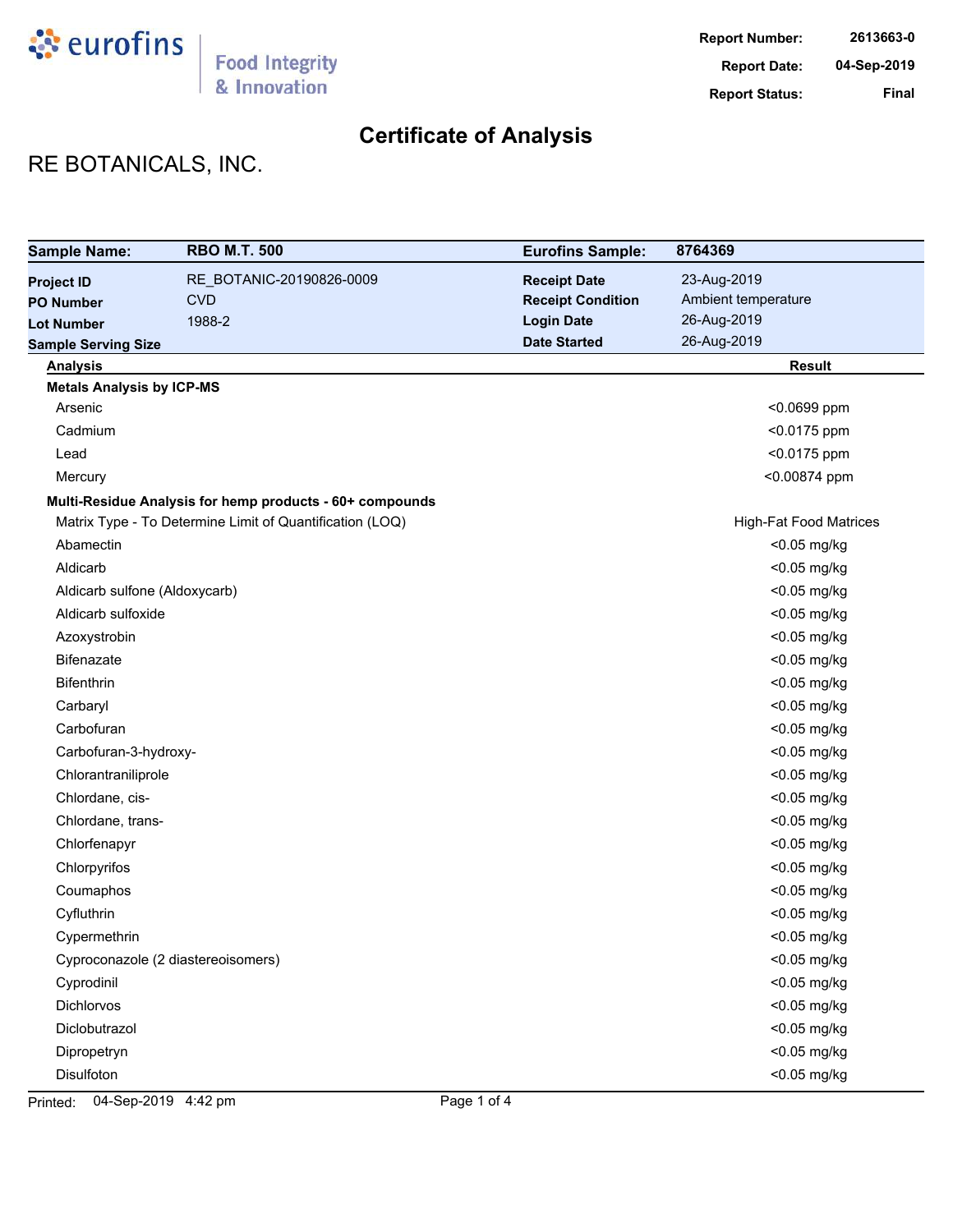

# RE BOTANICALS, INC.

| <b>Sample Name:</b>            | <b>RBO M.T. 500</b>                                      | <b>Eurofins Sample:</b>  | 8764369             |
|--------------------------------|----------------------------------------------------------|--------------------------|---------------------|
| <b>Project ID</b>              | RE_BOTANIC-20190826-0009                                 | <b>Receipt Date</b>      | 23-Aug-2019         |
| <b>PO Number</b>               | <b>CVD</b>                                               | <b>Receipt Condition</b> | Ambient temperature |
| <b>Lot Number</b>              | 1988-2                                                   | <b>Login Date</b>        | 26-Aug-2019         |
| <b>Sample Serving Size</b>     |                                                          | <b>Date Started</b>      | 26-Aug-2019         |
| <b>Analysis</b>                |                                                          |                          | <b>Result</b>       |
|                                | Multi-Residue Analysis for hemp products - 60+ compounds |                          |                     |
| Endosulfan I (alpha-isomer)    |                                                          |                          | $<$ 0.05 mg/kg      |
| Endosulfan II (beta-isomer)    |                                                          |                          | <0.05 mg/kg         |
| Endosulfan sulfate             |                                                          |                          | <0.05 mg/kg         |
| Epoxiconazole                  |                                                          |                          | <0.05 mg/kg         |
| Ethiofencarb                   |                                                          |                          | <0.05 mg/kg         |
| Etofenprox                     |                                                          |                          | <0.05 mg/kg         |
| Etoxazole                      |                                                          |                          | <0.05 mg/kg         |
| Fenoxycarb                     |                                                          |                          | <0.05 mg/kg         |
| Fenpropathrin                  |                                                          |                          | <0.05 mg/kg         |
|                                | Fenvalerate/Esfenvalerate (sum of isomers)               |                          | <0.05 mg/kg         |
| Fipronil                       |                                                          |                          | <0.05 mg/kg         |
| Fipronil desulfinyl            |                                                          |                          | $<$ 0.05 mg/kg      |
| Fipronil sulfone               |                                                          |                          | <0.05 mg/kg         |
| Imazalil                       |                                                          |                          | <0.05 mg/kg         |
| Imidacloprid                   |                                                          |                          | <0.05 mg/kg         |
| Malathion                      |                                                          |                          | <0.05 mg/kg         |
| Methiocarb                     |                                                          |                          | <0.05 mg/kg         |
| Methiocarb sulfone             |                                                          |                          | <0.05 mg/kg         |
| Methiocarb sulfoxide           |                                                          |                          | <0.05 mg/kg         |
| Methomyl                       |                                                          |                          | <0.05 mg/kg         |
| Metolachlor                    |                                                          |                          | <0.05 mg/kg         |
| Mevinphos (E- and Z-isomers)   |                                                          |                          | <0.05 mg/kg         |
| Myclobutanil                   |                                                          |                          | <0.05 mg/kg         |
| Naled (Dibrom)                 |                                                          |                          | <0.05 mg/kg         |
| Paclobutrazol                  |                                                          |                          | <0.05 mg/kg         |
| Permethrin (sum of isomers)    |                                                          |                          | <0.05 mg/kg         |
| Propoxur                       |                                                          |                          | <0.05 mg/kg         |
| Pyrethrum (total)              |                                                          |                          | <0.50 mg/kg         |
| Spinetoram (spinosyns J and L) |                                                          |                          | <0.05 mg/kg         |
| Spinosad (spinosyns A and D)   |                                                          |                          | <0.05 mg/kg         |

Printed: 04-Sep-2019 4:42 pm Page 2 of 4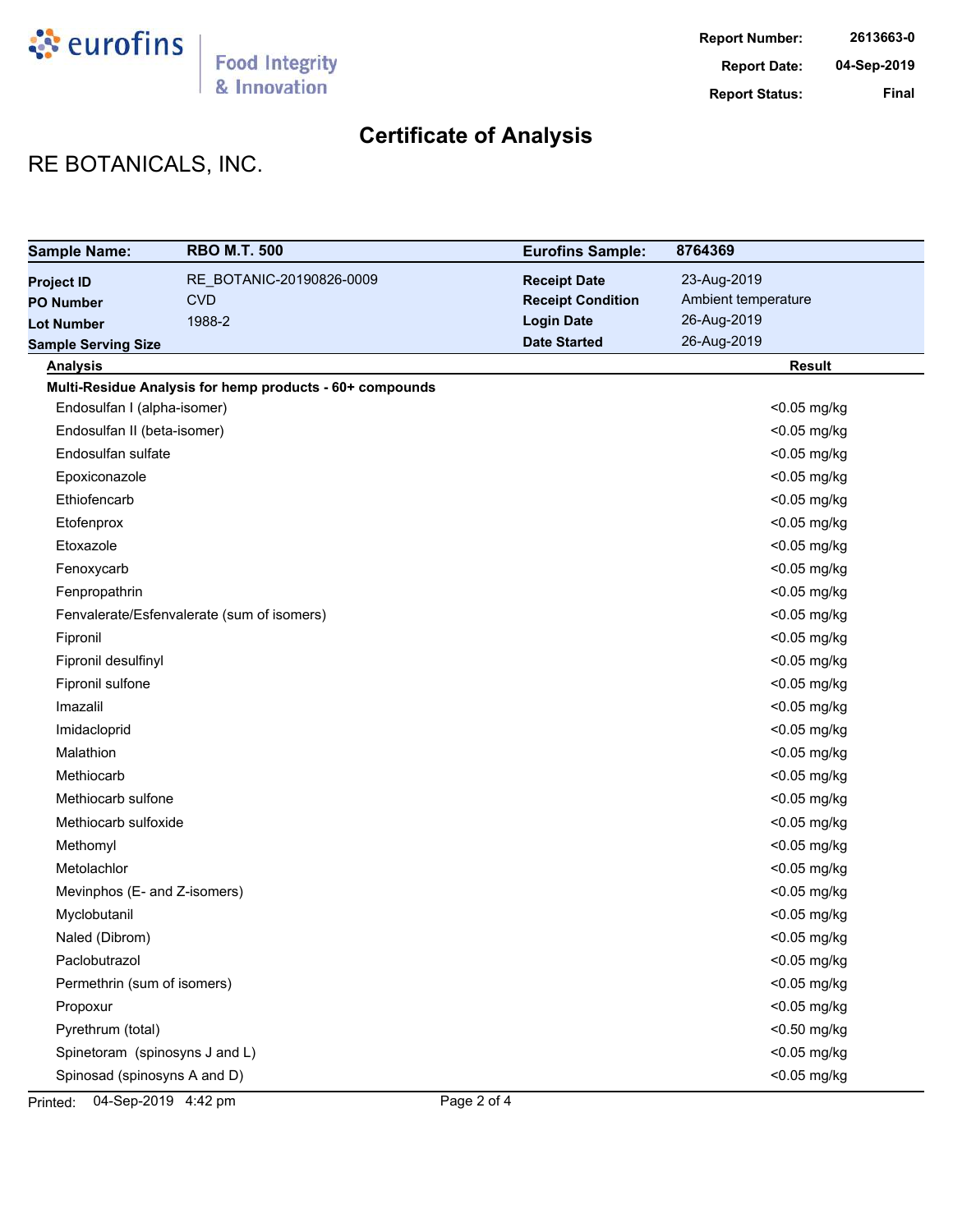

## RE BOTANICALS, INC.

| <b>Sample Name:</b>              | <b>RBO M.T. 500</b>                                      | <b>Eurofins Sample:</b>  | 8764369             |
|----------------------------------|----------------------------------------------------------|--------------------------|---------------------|
| <b>Project ID</b>                | RE BOTANIC-20190826-0009                                 | <b>Receipt Date</b>      | 23-Aug-2019         |
| <b>PO Number</b>                 | <b>CVD</b>                                               | <b>Receipt Condition</b> | Ambient temperature |
| <b>Lot Number</b>                | 1988-2                                                   | <b>Login Date</b>        | 26-Aug-2019         |
| <b>Sample Serving Size</b>       |                                                          | <b>Date Started</b>      | 26-Aug-2019         |
| <b>Analysis</b>                  |                                                          |                          | Result              |
|                                  | Multi-Residue Analysis for hemp products - 60+ compounds |                          |                     |
| Spirodiclofen                    |                                                          |                          | $<$ 0.05 mg/kg      |
| Spiromesifen                     |                                                          |                          | $<$ 0.05 mg/kg      |
| Spiromesifen enol                |                                                          |                          | $<$ 0.05 mg/kg      |
| Spirotetramat                    |                                                          |                          | $<$ 0.05 mg/kg      |
| Spiroxamine (2 diastereoisomers) |                                                          |                          | $<$ 0.05 mg/kg      |
| Tebuconazole                     |                                                          |                          | $<$ 0.05 mg/kg      |
| Thiabendazole                    |                                                          |                          | $<$ 0.05 mg/kg      |
| Thiabendazole-5-hydroxy-         |                                                          |                          | <0.05 mg/kg         |
| Thiacloprid                      |                                                          |                          | <0.05 mg/kg         |
| Trifloxystrobin                  |                                                          |                          | $<$ 0.05 mg/kg      |

## **Method References Testing Location**

## **Metals Analysis by ICP-MS (ICP\_MS\_B\_S) Food Integrity Innovation-Boulder**

Methods for the Determination of Metals in Environmental Standards - Supplement 1, EPA-600/R-94-111, May 1994.

"Determination of Metals and Trace Elements in Water and Wastes by Inductively Coupled Plasma-Mass Spectrometry", USEPA Method 200.8, Revision 5.1, EMMC Version.

### Multi-Residue Analysis for hemp products - 60+ compounds (PEST\_HEMP) **Food Integ. Innovation-Greenfield**

*Official Methods of Analysis*, *AOAC Official Method 2007.01*, Pesticide Residues in Foods by Acetonitrile Extraction and Partitioning with Magnesium Sulfate, AOAC INTERNATIONAL (modified).

*CEN Standard Method EN 15662*: Food of plant origin - Determination of pesticide residues using GC-MS and/or LC-MS/

MS following acetonitrile extraction/partitioning and clean-up by dispersive SPE - QuEChERS method.

List of the tested pesticides and their limits of quantification (LOQs) are available upon request.